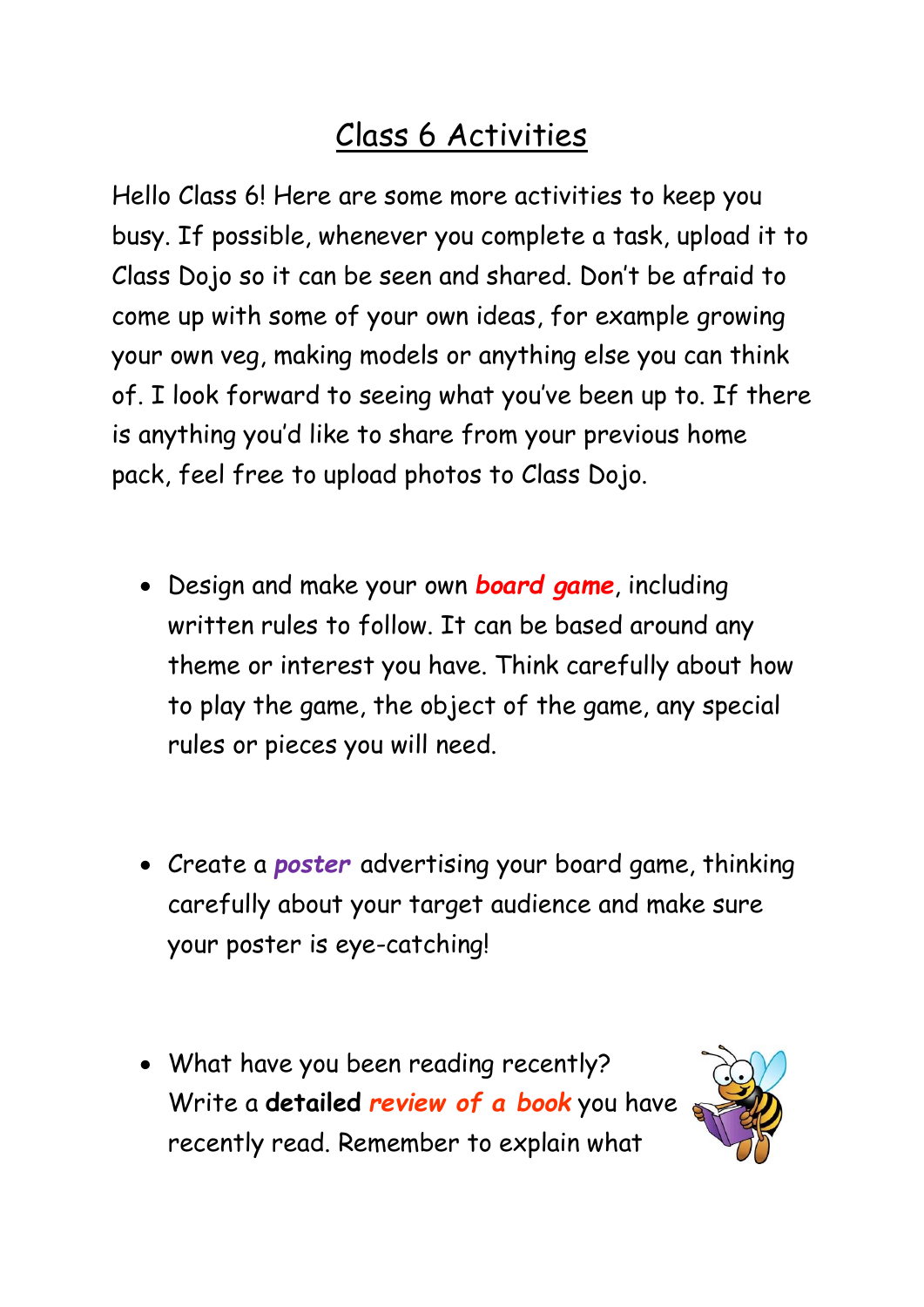you thought of the book, what it was about and who you would recommend the book to.

- [Oxford Owl](https://home.oxfordowl.co.uk/) has some great resources including a free eBook library, author videos and maths games.
- Each week I will set a theme and I'd like you to take a *photograph* and upload it to Class Dojo. This week's theme is *Nature*. If you like, you could take lots of photographs and pick your favourite to upload.
- Research an artist and draw or paint a picture in their style. For example, you could paint your own version of Van Gogh's 'Sunflowers'



• Apply for a *Blue Peter badge*. There are eight different Blue Peter badges to earn. Blue badges can be earned by writing interesting letters, stories, models, pictures, poems etc. Green badges are awarded for sending in letters, pictures and models

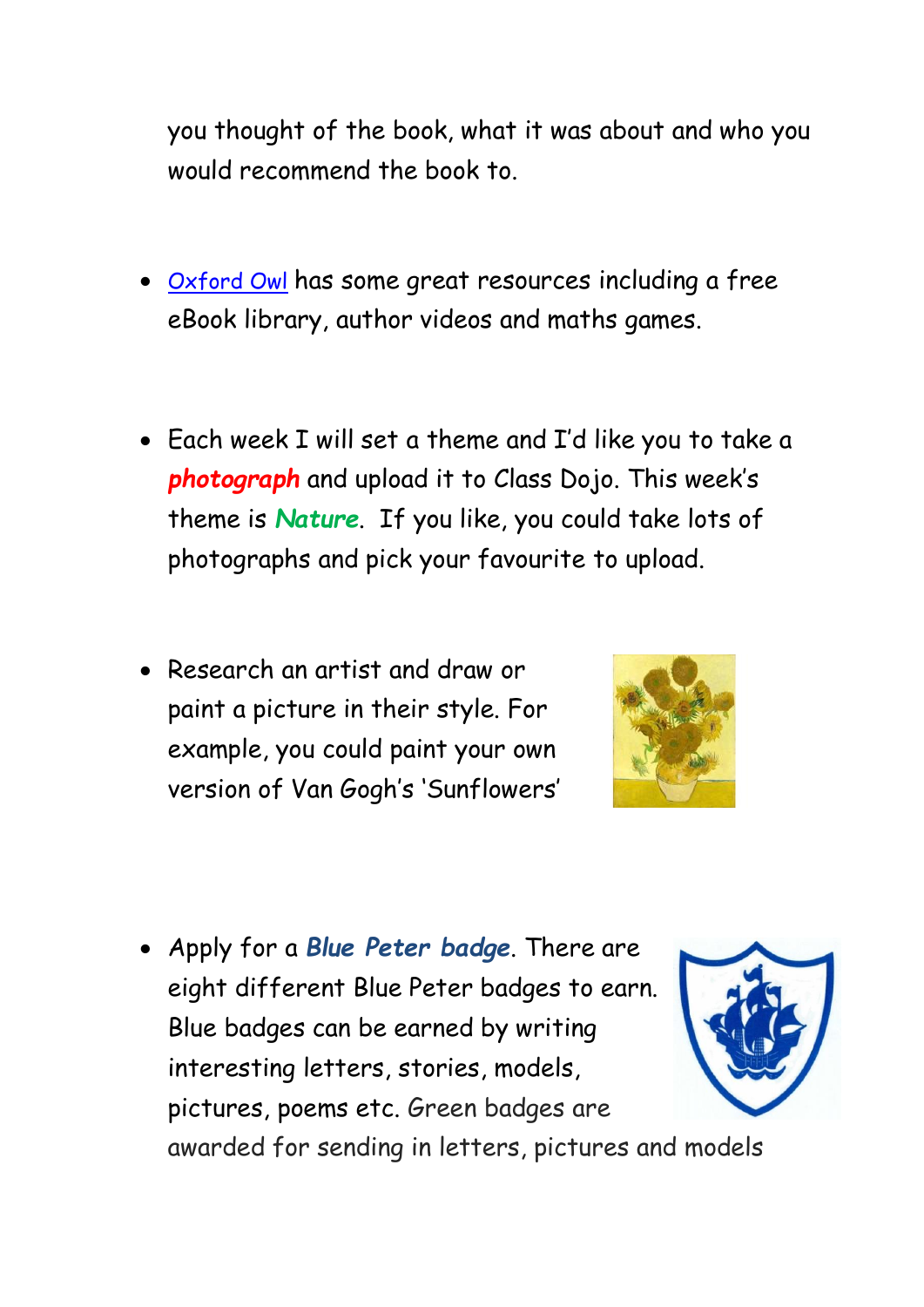that are about the environment, conservation or nature. Find out about all the different badges you could earn by following this link:

*[How to apply for a Blue Peter badge](https://www.bbc.co.uk/cbbc/joinin/about-blue-peter-badges)* 

- Make sure you are still using Times Table Rock Stars regularly and competing in any Team Battles!
- BBC Bitesize has some excellent activities for you to work through. *[BBC Bitesize link](https://www.bbc.co.uk/bitesize/subjects/z826n39)*
- Carol Vorderman is giving free maths lessons on this website. *[The Maths Factor](https://www.themathsfactor.com/)*
- *[NRICH](https://nrich.maths.org/primary)* is full of maths games and activities that you can work on at home.
- Remember to *keep active* and get some fresh air. You could post some photographs any gardening or exercise you've done!
- Choose one of the images below and use it help you write a *story*. Your story can be about anything you choose. Remember include details and think carefully about your choice of words to help paint a picture in the reader's mind.